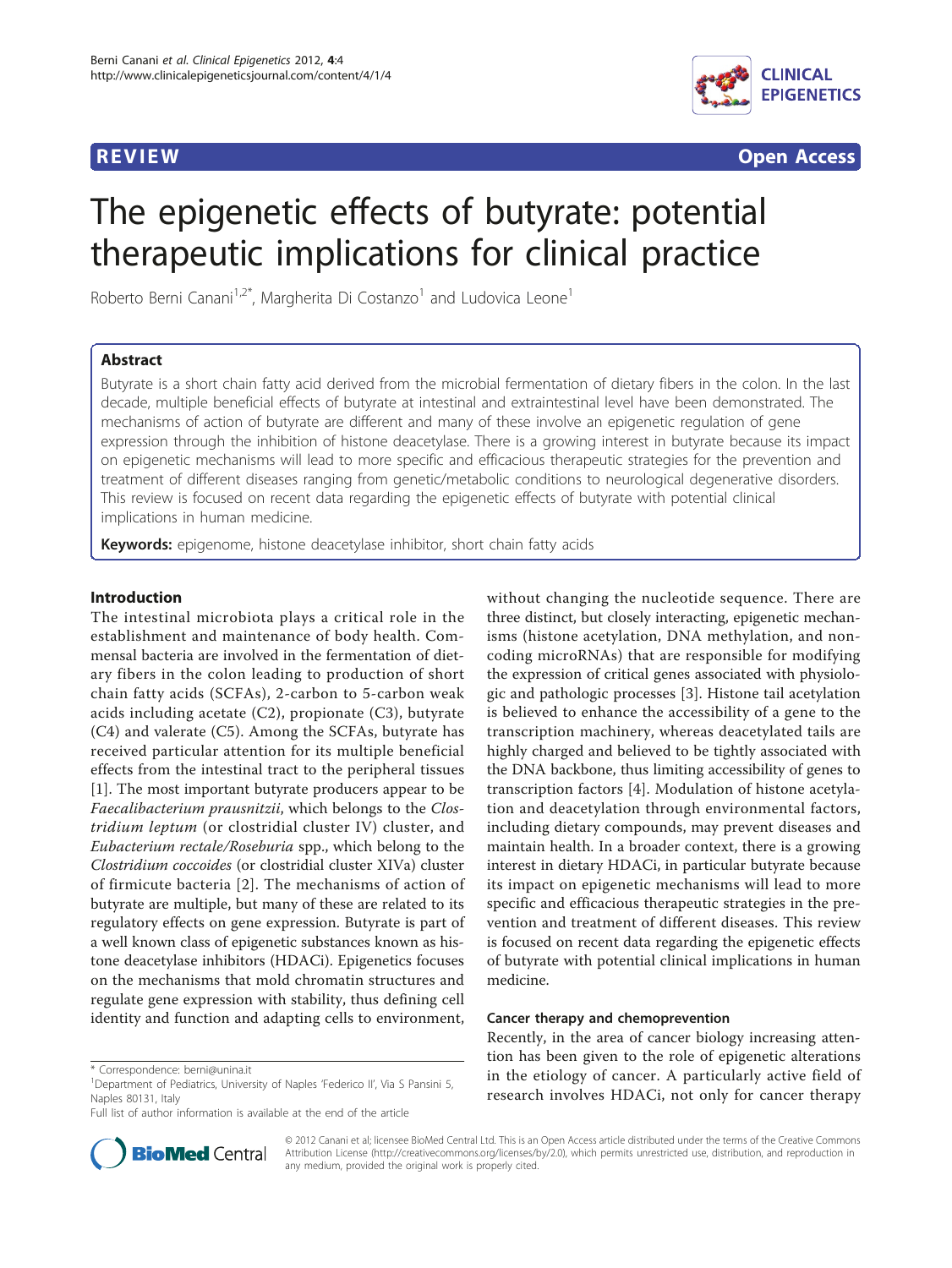but also for cancer chemoprevention. In contrast to genetic defects, epigenetic aberrations can be reversible: a trait that represents a key aspect of their potential as therapeutic targets. HDACi cause changes in the acetylation status of chromatin and other non-histone proteins, resulting in changes in gene expression, induction of apoptosis, cell cycle arrest, and inhibition of angiogenesis and metastasis [[5,6\]](#page-4-0). Several HDACi are involved in various stages of development, including clinical trials as monotherapies and in combination with other anticancer drugs and radiation treatments [[7,](#page-4-0)[8](#page-5-0)]. However, the molecular mechanisms underlying the response to HDACi in cancer patients are not fully understood. Butyrate and phenylbutyrate are on the market for nononcologic uses for years and have been shown to have HDACi activity. These SCFAs have HDACi activity at millimolar concentrations. The ability of butyrate to derepress epigenetically silenced genes in cancer cells, such as cell cycle inhibitor p21 and the proapoptotic protein Bcl-2 homologous antagonist/killer (BAK), and to activate these genes in normal cells, has important implications for cancer prevention and therapy [[9\]](#page-5-0). HDACi can also induce autophagic cell death. HeLa cells with apoptotic protease activating factor 1 (Apaf-1) knockout or B cell lymphoma-extra large (Bcl-XL) overexpression were induced to autophagic cell death with autophagic vacuoles in the cytoplasm, when cultured with butyrate [[10,11](#page-5-0)]. Furthermore, HDACi have been described to have antiangiogenic and antimetastatic effects. Butyrate was found to repress angiogenesis in vitro and in vivo, and reduce expression of proangiogenesis factors, including hypoxia inducible factors (HIF-1a) and vascular endothelial growth factor (VEGF) [\[12](#page-5-0)-[14](#page-5-0)]. Several studies have hypothesized that an increased colonic concentration of butyrate can be an important mediator in the observed protective effect of fermentable dietary fibers against colorectal cancer [[15,16](#page-5-0)]. The protective role of dietary fibers and their breakdown product butyrate against colorectal cancer could be determined by a modulation of canonical Wnt signaling, a pathway constitutively activated in the majority of colorectal cancers [\[17\]](#page-5-0). Butyrate is recognized for its potential to act on secondary chemoprevention by slowing growth and activating apoptosis in colon cancer cells, but it can also act on primary chemoprevention [[18\]](#page-5-0). The mechanism proposed is the transcriptional upregulation of detoxifying enzymes, such as glutathione-Stransferase (GST). The modulation of the GST gene may protect cells from genotoxic carcinogens, such as  $H<sub>2</sub>O<sub>2</sub>$  and 4-hydroxynonenal (HNE) [[19](#page-5-0),[16\]](#page-5-0). A new compound named pivanex (pivaloyloxymethil butyrate) has demonstrated an antineoplastic activity in the treatment of non-small-cell lung cancer. Its effect is based on a rapid hydrolysis and release of butyrate, permitting

efficient delivery to subcellular targets. Pivanex has been shown to be active and safe in pretreated non-small-cell lung cancer patients and these interesting results led this drug to be administered in combination with docetaxel [\[20](#page-5-0)].

# Anti-inflammatory effects

The principle mechanisms through which butyrate exerts its anti-inflammatory effects are the suppression of nuclear factor  $\kappa$ B (NFkB) activation, the inhibition of interferon  $\gamma$  production and the upregulation of peroxisome proliferator-activated receptor  $\gamma$  (PPAR $\gamma$ ), which may result from the inhibition of HDAC [[21](#page-5-0)]. These properties of butyrate led us to evaluate its possible therapeutic use in inflammatory bowel disease (IBD). Intervention studies in patients with ulcerative colitis (UC) suggested that the luminal administration of butyrate or stimulation of luminal butyrate production by the ingestion of dietary fibers results in an amelioration of the inflammation and symptoms [[22,23](#page-5-0)]. Hallert et al. instructed 22 patients with quiescent UC to add 20 g of dietary fibers to their daily diet. A total of 4 weeks of this treatment resulted in a significant increase of fecal butyrate concentration and in a significant improvement of abdominal symptoms [[22](#page-5-0)]. Vernia et al. in a doubleblind, placebo-controlled multicenter trial, treated 51 patients with active distal UC with rectal enemas containing either 5-aminosalicylic acid (5-ASA) or 5-ASA plus sodium butyrate (80 mM, twice a day). The combined treatment with topical 5-ASA plus sodium butyrate resulted in a significant improvement of the disease activity score compared to that observed in patients treated with 5-ASA alone [[23\]](#page-5-0).

# Effects on obesity, insulin resistance and cardiovascular diseases

The anti-inflammatory effect of butyrate, mediated by inhibition of HDAC, may also be able to prevent the infiltration of immune cells from the bloodstream in the adipose tissue [\[24](#page-5-0)]. In this regard, it could be interesting to evaluate butyrate in the prevention/treatment of chronic low grade inflammation, frequently seen in obesity and associated with an increased risk of insulin resistance, type 2 diabetes, and cardiovascular diseases. In a preclinical study, Gao et al. showed that dietary supplementation of butyrate can prevent and treat diet-induced obesity and insulin resistance in mouse models. Butyrate acts through a stimulation of peroxisome proliferator-activated receptor- $\gamma$  coactivator 1 $\alpha$  (PGC-1 $\alpha$ ) activity, which results from the inhibition of HDAC and the activation of AMP-activated protein kinase (AMPK) [[25](#page-5-0)]. In hypercholesterolemia, recent evidence shows that the global effect of butyrate is to downregulate the expression of nine key genes involved in intestinal cholesterol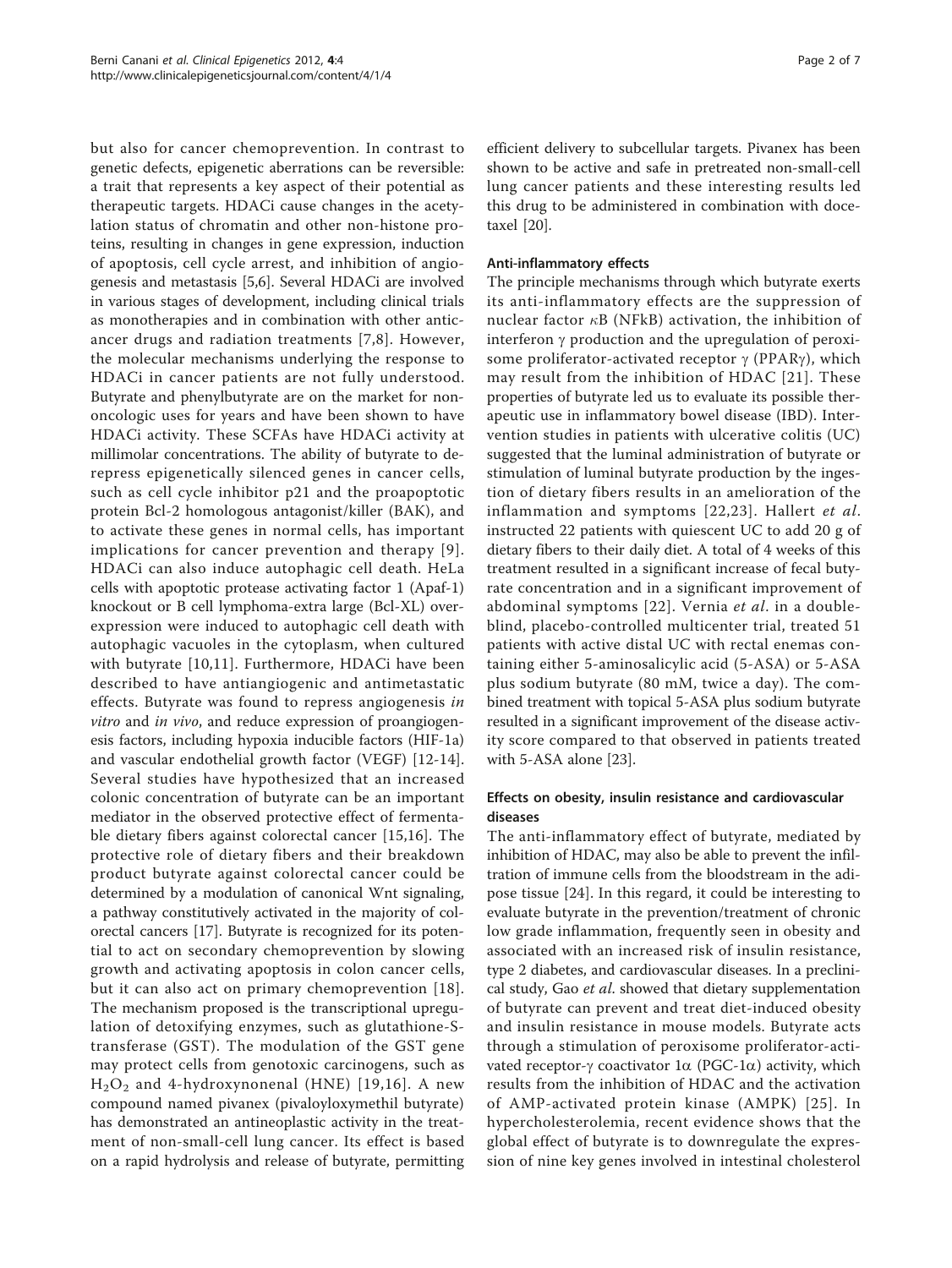biosynthesis, thus possibly inhibiting this pathway [[26](#page-5-0)]. These data suggest that butyrate may have potential application in the prevention and treatment of the main components of the so-called metabolic syndrome in humans. Moreover, butyrate showed to have a more direct protective role in cardiovascular diseases. Recently, Mathew et al. demonstrated that butyrate exhibits atheroprotective/antiatherogenic potential by altering G1-specific cell cycle proteins through its chromatin remodeling activity to arrest vascular smooth muscle cells proliferation, a critical cellular component of the blood vessel, that play a major role in the development of atherosclerosis. The results of this study suggest a potential role for butyrate both in cardiovascular disease prevention and in therapeutic intervention of arterial restenosis and in-stent restenosis as a pharmacological agent, respectively [\[27\]](#page-5-0).

# Effects on the immune system

Another emerging area of research involves the epigenetic regulation of the immune system exerted by butyrate. Epigenetic pathways act at many levels to regulate immune functions: in immune system development, in response to infection, in immune surveillance to tumors and in autoimmunity [[28\]](#page-5-0). In particular, butyrate seems to exert broad anti-inflammatory activities by affecting immune cell migration, adhesion, cytokine expression as well as affecting cellular processes such as proliferation, activation and apoptosis [\[24](#page-5-0)]. The effects of butyrate are also exerted on the innate immune system. The antimicrobial protein cathelicidin plays an important role in the defense mechanisms against bacterial infection. Several studies show that sodium butyrate induces cathelicidin gene expression in human colonic, gastric and hepatic cells [[29](#page-5-0)-[31](#page-5-0)]. Kida et al. investigated the mechanisms involved in sodium butyrate-induced cathelicidin gene expression in a human lung epithelial cell line, EBC-1. This study indicated that sodium butyrate could induce both the cathelicidin mRNA and protein expression. Furthermore, they demonstrated that activator protein 1 (AP-1) and histone acetylation of cathelicidin promoter participate in the regulation of inducible cathelicidin gene expression [[32\]](#page-5-0). Thus, the use of HDACi to enhance the expression of cathelicidins may become a novel approach of strengthening innate immunity.

# Effects on inherited disorders

Butyrate can also be considered an inducer of fetal hemoglobin (HbF) synthesis, an interesting strategy for the treatment of  $\beta$ -hemoglobinopathies, such as sickle cell disease and  $\beta$ -thalassemia. The induction of HbF synthesis involves the epigenetic regulation of  $\gamma$ -globin gene expression, which is mediated by HDAC inhibition. Clinical trials in patients with sickle cell disease and  $\beta$ -thalassemia confirmed the ability of butyrate to increase HbF production [\[33,34](#page-5-0)].

Butyrate and its derivatives have been investigated as a potential approach for the treatment of cystic fibrosis [[35\]](#page-5-0). Class II mutations of cystic fibrosis transmembrane conductance regulator (CFTR) can be restored to the protein trafficking pathway by manipulation of chaperone protein/CFTR interactions with chemical chaperones or drugs that affect gene regulation such as butyrate. Investigations have demonstrated in vitro activity in the form of increased production of mature CFTR and chloride transport at the cell surface. The mechanism is still not fully understood but is likely to involve upregulation at the transcriptional level and modulation of protein folding step. Butyrate is likely to show activity for other inherited disorders with alternative enzymatic pathways that could be upregulated, such as X-linked adrenoleukodystrophy (X-ALD), a disorder of peroxisomes due to mutations in ABCD1 gene and characterized by altered metabolism and accumulation of very long chain fatty acids. Histone deacetylase inhibitors reduce the oxidative damage in X-ALD cells, moreover they could induce the expression of the closest homolog of ABCD1, the redundant gene ABCD2, which should be able to compensate for the lack of functional ABCD1 in X-ALD patients [[36](#page-5-0)]. Congenital chloride diarrhea (CLD) is another inherited disorder in which butyrate therapy has been shown to be beneficial [\[37,38\]](#page-5-0). CLD is a rare genetic disease caused by mutations in the gene encoding the solute-linked carrier family 26-member A3 (SLC26A3) protein, which acts as a plasma membrane anion exchanger for Cl<sup>-</sup> and  $\text{HCO}_3$ . The mechanism underlying this therapeutic effect could be related to stimulation of the Cl<sup>-</sup>/butyrate exchanger activity, to reduction of mistrafficking or misfolding of the SLC26A3 protein, or alternatively butyrate may induce the expression of SLC26A3 gene, which contains a 290-bp region between residues -398 and -688 that is crucial for high-level transcriptional activation induced by butyrate. This may explain the variable response of patients affected by CLD to butyrate; in fact, depending on the patient's genotype, mutations in the above-mentioned regulatory regions of the SLC26A3 gene could affect gene transcription rate.

#### Neuroprotective effects

A new field of application of butyrate is in ischemic stroke: butyrate seems to have long-term beneficial effects after ischemic injury. Cerebral ischemia enhances neurogenesis in neurogenic and non-neurogenic regions of the ischemic brain of adult animal models. A preclinical study demonstrated that post-insult treatment with sodium butyrate stimulated cell proliferation, migration and differentiation through the upregulation of the brainderived neurotrophic factor (BDNF) in the ischemic brain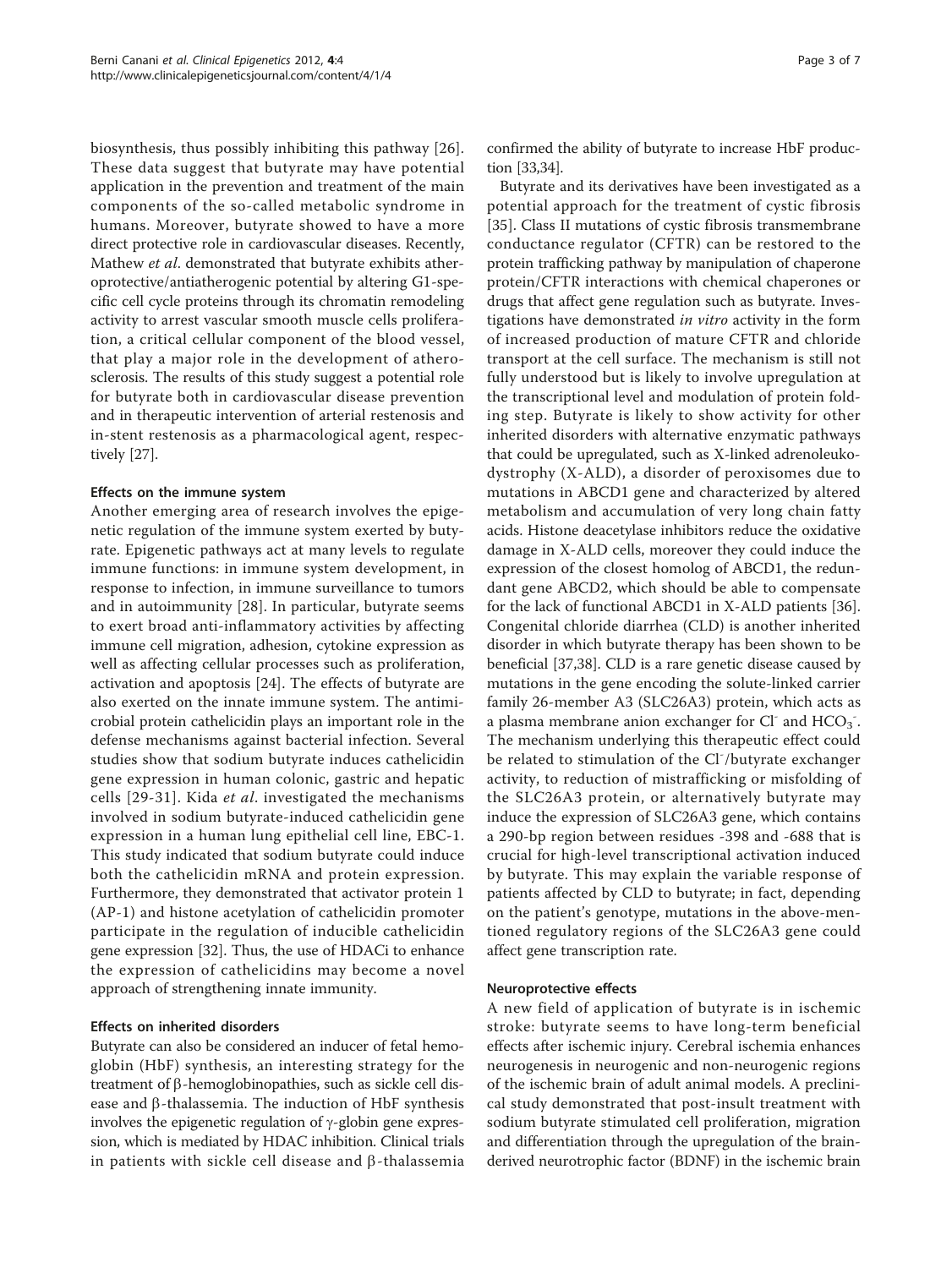of rats subjected to permanent cerebral ischemia [[39\]](#page-5-0). Butyrate also exerts significant neuroprotective effects in a transgenic mouse model of Huntington's disease (HD), and therefore represents a very promising therapeutic approach for HD. There is evidence that mutant Huntington protein interacts with transcription factors leading to reduced histone acetylation. Administration of the HDACi phenylbutyrate after onset of symptoms in a transgenic mouse model of HD significantly extends survival and attenuates neuronal atrophy [[40](#page-5-0)]. Other interesting effects of butyrate are those that were observed on memory. Blocking HDAC activity with non-specific HDACi, such as sodium butyrate, enhances synaptic plasticity and memory, suggesting that HDACs may actually serve to return chromatin to a repressive state and silence transcription required for long-term memory formation [\[41](#page-5-0)]. Moreover, HDAC inhibition can transform a learning event that does not normally lead to long-term memory for object recognition into a long-lasting form of memory [\[42](#page-5-0)]. Together, these results suggest HDACs may serve as critical memory suppressor genes and show that HDACi, such as butyrate, may generate more persistent forms of long-term memory, which has great therapeutic and translational value.

# Effects on stem cells

Butyrate greatly enhances the efficiency of induced pluripotent stem cell derivation from human adult or fetal fibroblasts by promoting epigenetic remodeling and the expression of pluripotency-associated genes [[43](#page-5-0)]. Thus, butyrate as a cell permeable small molecule provides a simple tool to further investigate molecular mechanisms of cellular reprogramming. Moreover, butyrate stimulation provides an efficient method for reprogramming various human adult somatic cells, including cells from patients that are more refractory to reprogramming. Different evidence suggests that cancer stem-like cells exist in several malignant tumors, such as leukemia, breast cancer, and brain tumors, and that these stem cells express surface markers similar to those expressed by normal stem cells in each tissue [[44](#page-5-0)-[46\]](#page-5-0). In a recent study, Kato et al. isolated side-population cells and nonside-population cells derived from a rat endometrial cell line expressing human  $[12$ Val] KRAS (RK12V cells) and determined the side-population phenotype. RK12V-SP cells showed self-renewal capacity, the potential to develop into stromal cells, reduced expression levels of differentiation markers, long-term proliferating capacity in cultures, and enhanced tumorigenicity, indicating that RK12V-SP cells have cancer stem-like cell features. RK12V-SP cells also display higher resistance to conventional chemotherapeutic drugs. In contrast, treatment with sodium butyrate reduced self-renewal capacity and completely suppressed colony formation of RK12V-SP cells in a soft agar, demonstrating an inhibitory effect of sodium butyrate on proliferation of endometrial cancer stem-like cells [\[47](#page-5-0)].

# Conclusions

The gastrointestinal tract contributes to body health in many ways. Of particular interest in this context is the emerging concept of 'gut health' and the mechanisms that can explain it. 'Gut health' is a term increasingly used in the medical literature. It covers multiple positive aspects of the gastrointestinal tract, such as the absence of gastrointestinal illness, normal and stable intestinal microbiota, and effective immune status, that are also able to determine a state of well-being [[48\]](#page-5-0). There is now ample evidence that two functional entities are crucial to achieve and maintain 'gut health' [[49,50](#page-6-0)]. These entities are the intestinal microbiota and the intestinal barrier. Any impairment of the intestinal microbiota, for example, deriving from an unbalanced diet such as a carbohydraterich diet, could affect gut functionality and consequently 'gut health' [[51\]](#page-6-0). Thus, 'gut health' can offer a new approach for preventive medicine if we learn more about how to achieve and maintain it. Lifestyle characteristics, such as a balanced diet, moderate but regular exercise and avoidance of chronic stress, but also defined products such as select prebiotics and probiotics, can support gut health [\[48\]](#page-5-0). In this context, the important role of intestinal microflora in the production of SCFAs from the earliest stages of life has lead to the idea that probiotics represent a novel therapeutic or preventive strategy for chronic diseases, restoring SCFA levels by modulating the microbial environment (Figure [1](#page-4-0)) [\[52\]](#page-6-0). More recently, Licciardi et al. hypothesized that the epigenetic mechanisms elicited by probiotics through the production of SCFAs, especially butyrate, are the key to understand how they mediate their numerous health promoting effects from the gut to the peripheral tissues [[53\]](#page-6-0). Butyrate has a pivotal role in the context of 'gut/body health'. Its production is dependent on diet and intestinal microflora composition, but it is also able to modulate intestinal microflora through regulation of lumen pH and to exert many beneficial extraintestinal effects through epigenetic mechanisms [\[52](#page-6-0)]. In a broader context, butyrate may be useful in the prevention and treatment of different chronic disorders, including cancer, metabolic syndrome, cardiovascular diseases, inherited disorders, immune-mediated chronic disorders, and neurodegeneration. Moreover, butyrate might help with developing improved strategies for regenerative medicine by promoting epigenetic remodeling and the expression of pluripotency-associated genes. In conclusion, numerous preclinical data have been obtained in the last decade, and these findings provide the basis for future clinical studies aiming to elucidate the potential preventive and therapeutic role(s) of butyrate in human medicine.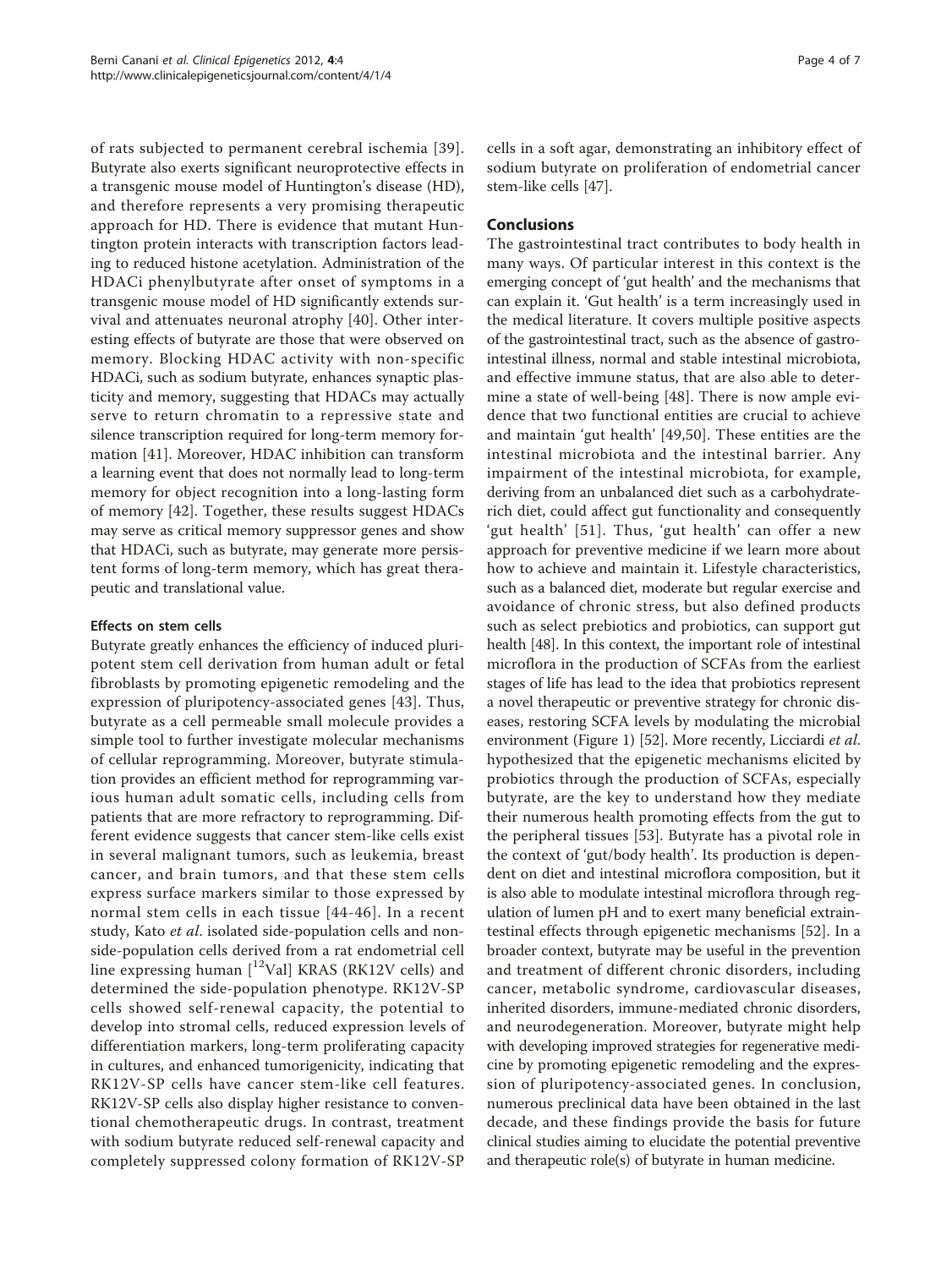<span id="page-4-0"></span>

extraintestinal level, related at least in part to the epigenetic regulation of gene expression.

#### Acknowledgements

The authors acknowledge with gratitude the commitment of the Mother and Child Health Association to their research efforts. Grant from AIFA (FARM6FJ728) are gratefully acknowledged.

#### Author details

<sup>1</sup>Department of Pediatrics, University of Naples 'Federico II', Via S Pansini 5, Naples 80131, Italy. <sup>2</sup>European Laboratory for the Investigation of Food Induced Diseases, University of Naples 'Federico II', Via S Pansini 5, Naples 80131, Italy.

#### Authors' contributions

BCR and DCM were responsible for the conceptualization and implementation of the manuscript. BCR, DCM and LL were responsible for writing the manuscript. All authors read and approved the final manuscript.

#### Competing interests

The authors declare that they have no competing interests.

Received: 25 January 2012 Accepted: 27 February 2012

Published: 27 February 2012

#### References

- 1. Berni Canani R, Di Costanzo M, Leone L, Bedogni G, Brambilla P, Cianfarani S, Nobili V, Pietrobelli A, Agostoni C: Epigenetic mechanisms elicited by nutrition in early life. Nutr Res Rev 2011, 18:1-8.
- 2. Louis P, Flint HJ: [Diversity, metabolism and microbial ecology of](http://www.ncbi.nlm.nih.gov/pubmed/19222573?dopt=Abstract) [butyrate-producing bacteria from the human large intestine.](http://www.ncbi.nlm.nih.gov/pubmed/19222573?dopt=Abstract) FEMS Microbiol Lett 2009, 294:1-8.
- 3. McKay JA, Mathers JC: Diet induced epigenetic changes and their implications for health. Acta Physiol 2011, 202:103-118.
- 4. Delage B, Dashwood RH: [Dietary manipulation of histone structure and](http://www.ncbi.nlm.nih.gov/pubmed/18598138?dopt=Abstract) [function.](http://www.ncbi.nlm.nih.gov/pubmed/18598138?dopt=Abstract) Annu Rev Nutr 2008, 28:347-366.
- 5. Ma X, Ezzeldin HH, Diasio RB: [Histone deacetylase inhibitors current status](http://www.ncbi.nlm.nih.gov/pubmed/19747008?dopt=Abstract) [and overview of recent clinical trials.](http://www.ncbi.nlm.nih.gov/pubmed/19747008?dopt=Abstract) Drugs 2009, 69:1911-1934.
- 6. Rajendran P, Ho E, Williams DE, Dashwood RH: Dietary phytochemicals, HDAC inhibition, and DNA damage/repair defects in cancer cells. Clin Epigen 2011, 3:4.
- 7. Kim HJ, Bae SC: [Histone deacetylase inhibitors: molecular mechanisms of](http://www.ncbi.nlm.nih.gov/pubmed/21416059?dopt=Abstract) [action and clinical trials as anti-cancer drugs.](http://www.ncbi.nlm.nih.gov/pubmed/21416059?dopt=Abstract) Am J Transl Res 2011, 3:166-79.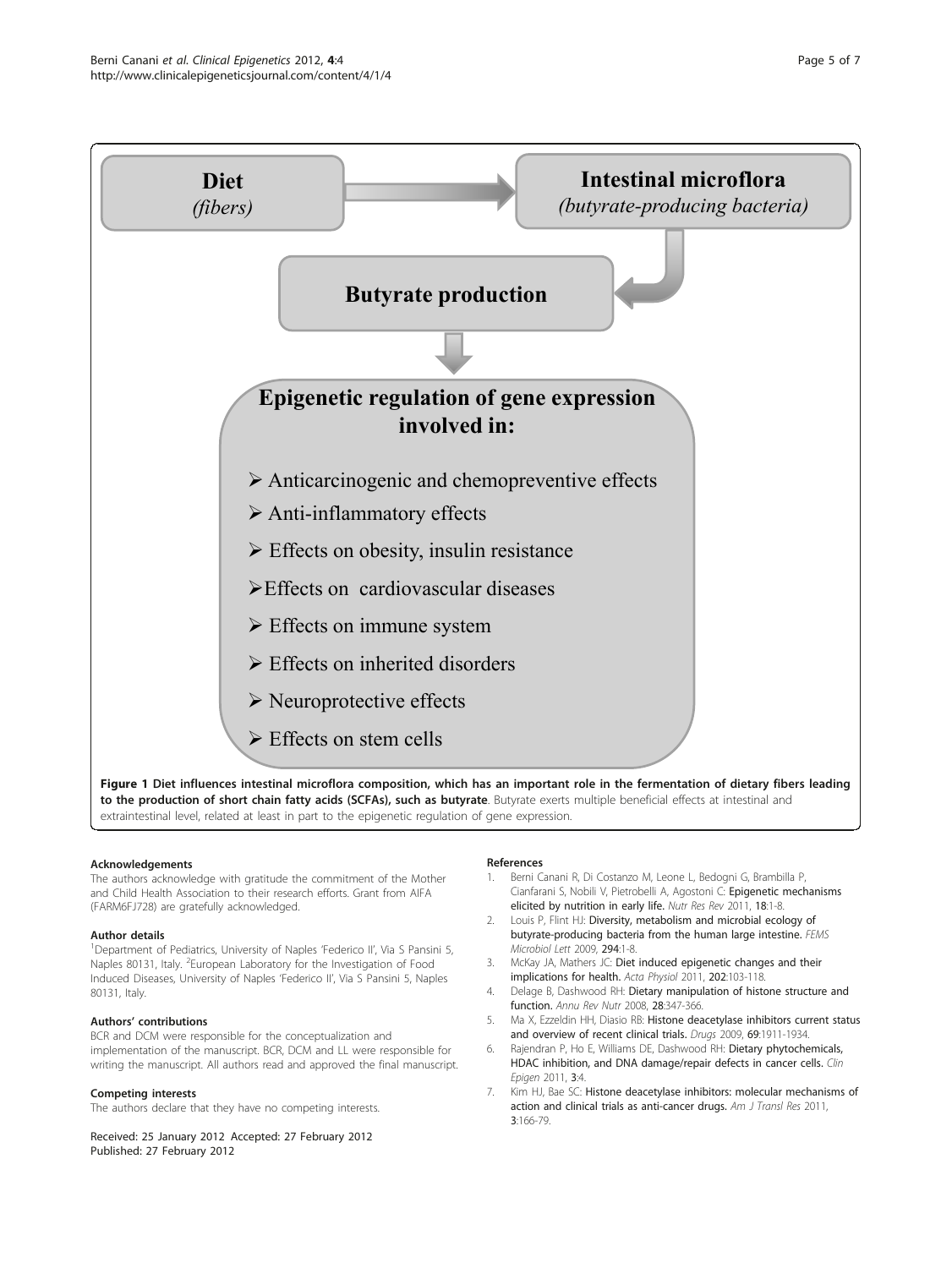- <span id="page-5-0"></span>8. Wagner JM, Hackanson B, Lübbert M, Jung M: Histone deacetylase (HDAC) inhibitors in recent clinical trials for cancer therapy. Clin Epigenet 2010, 1:117-136.
- 9. Dashwood RH, Ho E: [Dietary histone deacetylase inhibitors: from cells to](http://www.ncbi.nlm.nih.gov/pubmed/17555985?dopt=Abstract) [mice to man.](http://www.ncbi.nlm.nih.gov/pubmed/17555985?dopt=Abstract) Semin Cancer Biol 2007, 17:363-369.
- 10. Shao Y, Gao Z, Marks PA, Jiang X: [Apoptotic and autophagic cell death](http://www.ncbi.nlm.nih.gov/pubmed/15596714?dopt=Abstract) [induced by histone deacetylase inhibitors.](http://www.ncbi.nlm.nih.gov/pubmed/15596714?dopt=Abstract) Proc Natl Acad Sci USA 2004, 101:18030-18035.
- 11. Xu WS, Parmigiani RB, Marks PA: [Histone deacetylase inhibitors: molecular](http://www.ncbi.nlm.nih.gov/pubmed/17694093?dopt=Abstract) [mechanisms of action.](http://www.ncbi.nlm.nih.gov/pubmed/17694093?dopt=Abstract) Oncogene 2007, 26:5541-52.
- 12. Deroanne CF, Bonjean K, Servotte S, Devy L, Colige A, Clausse N, Blacher S, Verdin E, Foidart JM, Nusgens BV, Castronovo V: [Histone deacetylases](http://www.ncbi.nlm.nih.gov/pubmed/11821955?dopt=Abstract) [inhibitors as anti-angiogenic agents altering vascular endothelial growth](http://www.ncbi.nlm.nih.gov/pubmed/11821955?dopt=Abstract) [factor signaling.](http://www.ncbi.nlm.nih.gov/pubmed/11821955?dopt=Abstract) Oncogene 2002, 21:427-436.
- 13. Bolden JE, Peart MJ, Johnstone RW: [Anticancer activities of histone](http://www.ncbi.nlm.nih.gov/pubmed/16955068?dopt=Abstract) [deacetylase inhibitors.](http://www.ncbi.nlm.nih.gov/pubmed/16955068?dopt=Abstract) Nat Rev Drug Discov 2006, 5:769-784.
- 14. Liang D, Kong X, Sang N: [Effects of histone deacetylase inhibitors on HIF-](http://www.ncbi.nlm.nih.gov/pubmed/17102633?dopt=Abstract)[1.](http://www.ncbi.nlm.nih.gov/pubmed/17102633?dopt=Abstract) Cell Cycle 2006, 5:2430-2435.
- 15. Bingham SA, Day NE, Luben R, Ferrari P, Slimani N, Norat T, Clavel-Chapelon F, Kesse E, Nieters A, Boeing H, Tjonneland A, Overvad K, Martinez C, Dorronsoro M, Gonzalez CA, Key TJ, Trichopoulou A, Naska A, Vineis P, Tumino R, Krogh V, Bueno-de-Mesquita HB, Peeters PH, Berglund G, Hallmans G, Lund E, Skeie G, Kaaks R, Riboli E: [Dietary fibre in](http://www.ncbi.nlm.nih.gov/pubmed/12737858?dopt=Abstract) [food and protection against colorectal cancer in the European](http://www.ncbi.nlm.nih.gov/pubmed/12737858?dopt=Abstract) [Prospective Investigation into Cancer and Nutrition \(EPIC\): an](http://www.ncbi.nlm.nih.gov/pubmed/12737858?dopt=Abstract) [observational study.](http://www.ncbi.nlm.nih.gov/pubmed/12737858?dopt=Abstract) Lancet 2003, 361:1496-1501.
- 16. Scharlau D, Borowicki A, Habermann N, Hofmann T, Klenow S, Miene C, Munjal U, Stein K, Glei M: [Mechanisms of primary cancer prevention by](http://www.ncbi.nlm.nih.gov/pubmed/19383551?dopt=Abstract) [butyrate and other products formed during gut flora-mediated](http://www.ncbi.nlm.nih.gov/pubmed/19383551?dopt=Abstract) [fermentation of dietary fibre.](http://www.ncbi.nlm.nih.gov/pubmed/19383551?dopt=Abstract) Mutat Res 2009, 682:39-53.
- 17. Bordonaro M, Lazarova DL, Sartorelli AC: [Butyrate and Wnt signaling: a](http://www.ncbi.nlm.nih.gov/pubmed/18418037?dopt=Abstract) [possible solution to the puzzle of dietary fiber and colon cancer risk?](http://www.ncbi.nlm.nih.gov/pubmed/18418037?dopt=Abstract) Cell Cycle 2008, 7:1178-1183.
- 18. Scheppach W, Weiler F: [The butyrate story: old wine in new bottles?](http://www.ncbi.nlm.nih.gov/pubmed/15295277?dopt=Abstract) Curr Opin Clin Nutr Metab Care 2004, 7:563-567.
- 19. Pool-Zobel B, Veeriah S, Bohmer FD: [Modulation of xenobiotic](http://www.ncbi.nlm.nih.gov/pubmed/16083918?dopt=Abstract) [metabolizing enzymes by anticarcinogens](http://www.ncbi.nlm.nih.gov/pubmed/16083918?dopt=Abstract)–focus on glutathione S[transferases and their role as targets of dietary chemoprevention in](http://www.ncbi.nlm.nih.gov/pubmed/16083918?dopt=Abstract) [colorectal carcinogenesis.](http://www.ncbi.nlm.nih.gov/pubmed/16083918?dopt=Abstract) Mutat Res 2005, 591:74-92.
- 20. Reid T, Valone F, Lipera W, Irwin D, Paroly W, Natale R, Sreedharan S, Keer H, Lum B, Scappaticci F, Bhatnagar A: [Phase II trial of the histone](http://www.ncbi.nlm.nih.gov/pubmed/15301879?dopt=Abstract) [deacetylase inhibitor pivaloyloxymethyl butyrate \(Pivanex, AN-9\) in](http://www.ncbi.nlm.nih.gov/pubmed/15301879?dopt=Abstract) [advanced non-small cell lung cancer.](http://www.ncbi.nlm.nih.gov/pubmed/15301879?dopt=Abstract) Lung Cancer 2004, 45:381-386.
- 21. Hamer HM, Jonkers D, Venema K, Vanhoutvin S, Troost FJ, Brummer RJ: [Review article: the role of butyrate on colonic function.](http://www.ncbi.nlm.nih.gov/pubmed/17973645?dopt=Abstract) Aliment Pharmacol Ther 2008, 27:104-119.
- 22. Hallert C, Björck I, Nyman M, Pousette A, Grännö C, Svensson H: [Increasing](http://www.ncbi.nlm.nih.gov/pubmed/12769445?dopt=Abstract) [fecal butyrate in ulcerative colitis patients by diet: controlled pilot study.](http://www.ncbi.nlm.nih.gov/pubmed/12769445?dopt=Abstract) Inflamm Bowel Dis 2003, 9:116-121.
- 23. Vernia P, Annese V, Bresci G, d'Albasio G, D'Incà R, Giaccari S, Ingrosso M, Mansi C, Riegler G, Valpiani D, Caprilli R: [Topical butyrate improves](http://www.ncbi.nlm.nih.gov/pubmed/12641543?dopt=Abstract) [efficacy of 5-ASA in refractory distal ulcerative colitis: results of a](http://www.ncbi.nlm.nih.gov/pubmed/12641543?dopt=Abstract) [multicentre trial.](http://www.ncbi.nlm.nih.gov/pubmed/12641543?dopt=Abstract) Eur J Clin Invest 2003, 33:244-248.
- 24. Meijer K, de Vos P, Priebe MG: [Butyrate and other short-chain fatty acids](http://www.ncbi.nlm.nih.gov/pubmed/20823773?dopt=Abstract) [as modulators of immunity: what relevance for health?](http://www.ncbi.nlm.nih.gov/pubmed/20823773?dopt=Abstract) Curr Opin Clin Nutr Metab Care 2010, 13:715-721.
- 25. Gao Z, Yin J, Zhang J, Ward RE, Martin RJ, Lefevre M, Cefalu WT, Ye J: [Butyrate improves insulin sensitivity and increases energy expenditure](http://www.ncbi.nlm.nih.gov/pubmed/19366864?dopt=Abstract) [in mice.](http://www.ncbi.nlm.nih.gov/pubmed/19366864?dopt=Abstract) Diabetes 2009, 58:1509-1517.
- 26. Alvaro A, Solà R, Rosales R, Ribalta J, Anguera A, Masana L, Vallvé JC: [Gene](http://www.ncbi.nlm.nih.gov/pubmed/18642346?dopt=Abstract) [expression analysis of a human enterocyte cell line reveals](http://www.ncbi.nlm.nih.gov/pubmed/18642346?dopt=Abstract) [downregulation of cholesterol biosynthesis in response to short-chain](http://www.ncbi.nlm.nih.gov/pubmed/18642346?dopt=Abstract) [fatty acids.](http://www.ncbi.nlm.nih.gov/pubmed/18642346?dopt=Abstract) IUBMB Life 2008, 60:757-64.
- 27. Mathew OP, Ranganna K, Yatsu FM: [Butyrate, an HDAC inhibitor,](http://www.ncbi.nlm.nih.gov/pubmed/20970954?dopt=Abstract) [stimulates interplay between different posttranslational modifications of](http://www.ncbi.nlm.nih.gov/pubmed/20970954?dopt=Abstract) [histone H3 and differently alters G1-specific cell cycle proteins in](http://www.ncbi.nlm.nih.gov/pubmed/20970954?dopt=Abstract) [vascular smooth muscle cells.](http://www.ncbi.nlm.nih.gov/pubmed/20970954?dopt=Abstract) Biomed Pharmacother 2010, 64:733-740.
- Fernández-Morera JL, Calvanese V, Rodríguez-Rodero S, Menéndez-Torre E, Fraga MF: [Epigenetic regulation of the immune system in health and](http://www.ncbi.nlm.nih.gov/pubmed/21058938?dopt=Abstract) [disease.](http://www.ncbi.nlm.nih.gov/pubmed/21058938?dopt=Abstract) Tissue Antigens 2010, 76:431-439.
- 29. Schauber J, Svanholm C, Termén S, Iffland K, Menzel T, Scheppach W, Melcher R, Agerberth B, Lührs H, Gudmundsson GH: [Expression of the](http://www.ncbi.nlm.nih.gov/pubmed/12692061?dopt=Abstract) [cathelicidin LL-37 is modulated by short chain fatty acids in](http://www.ncbi.nlm.nih.gov/pubmed/12692061?dopt=Abstract) [colonocytes: relevance of signalling pathways.](http://www.ncbi.nlm.nih.gov/pubmed/12692061?dopt=Abstract) Gut 2003, 52:735-741.
- 30. Schauber J, Iffland K, Frisch S, Kudlich T, Schmausser B, Eck M, Menzel T, Gostner A, Lührs H, Scheppach W: [Histone-deacetylase inhibitors induce](http://www.ncbi.nlm.nih.gov/pubmed/15261456?dopt=Abstract) [the cathelicidin LL-37 in gastrointestinal cells.](http://www.ncbi.nlm.nih.gov/pubmed/15261456?dopt=Abstract) Mol Immunol 2004, 41:847-854.
- 31. Hase K, Murakami M, Iimura M, Cole SP, Horibe Y, Ohtake T, Obonyo M, Gallo RL, Eckmann L, Kagnoff MF: [Expression of LL37 by human gastric](http://www.ncbi.nlm.nih.gov/pubmed/14724813?dopt=Abstract) [epithelial cells as a potential host defense mechanism against](http://www.ncbi.nlm.nih.gov/pubmed/14724813?dopt=Abstract) [Helicobacter pylori](http://www.ncbi.nlm.nih.gov/pubmed/14724813?dopt=Abstract). Gastroenterology 2003, <sup>125</sup>:1613-1625.
- 32. Kida Y, Shimizu T, Kuwano K: [Sodium butyrate up-regulates cathelicidin](http://www.ncbi.nlm.nih.gov/pubmed/16423398?dopt=Abstract) [gene expression via activator protein-1 and histone acetylation at the](http://www.ncbi.nlm.nih.gov/pubmed/16423398?dopt=Abstract) [promoter region in a human lung epithelial cell line, EBC-1.](http://www.ncbi.nlm.nih.gov/pubmed/16423398?dopt=Abstract) Mol Immunol 2006, 43:1972-1981.
- 33. Atweh GF, Sutton M, Nassif I, Boosalis V, Dover GJ, Wallenstein S, Wright E, McMahon L, Stamatoyannopoulos G, Faller DV, Perrine SP: [Sustained](http://www.ncbi.nlm.nih.gov/pubmed/10068649?dopt=Abstract) [induction of fetal hemoglobin by pulse butyrate therapy in sickle cell](http://www.ncbi.nlm.nih.gov/pubmed/10068649?dopt=Abstract) [disease.](http://www.ncbi.nlm.nih.gov/pubmed/10068649?dopt=Abstract) Blood 1999, 93:1790-1797.
- 34. Perrine SP, Ginder GD, Faller DV, Dover GH, Ikuta T, Witkowska HE, Cai SP, Vichinsky EP, Olivieri NF: [A short-term trial of butyrate to stimulate fetal](http://www.ncbi.nlm.nih.gov/pubmed/7677966?dopt=Abstract)[globin-gene expression in the beta-globin disorders.](http://www.ncbi.nlm.nih.gov/pubmed/7677966?dopt=Abstract) N Engl J Med 1993, 328:81-86.
- 35. Zeitlin PL: [Future pharmacological treatment of cystic fibrosis.](http://www.ncbi.nlm.nih.gov/pubmed/10940786?dopt=Abstract) Respiration 2000, 67:351-357.
- 36. Berger J, Pujol A, Aubourg P, Forss-Petter S: [Current and future](http://www.ncbi.nlm.nih.gov/pubmed/20626746?dopt=Abstract) [pharmacological treatment strategies in X-linked adrenoleukodystrophy.](http://www.ncbi.nlm.nih.gov/pubmed/20626746?dopt=Abstract) Brain Pathol 2010, 20:845-56.
- 37. Berni Canani R, Terrin G, Cirillo P, Castaldo G, Salvatore F, Cardillo G, Coruzzo A, Troncone R: [Butyrate as an effective treatment of congenital](http://www.ncbi.nlm.nih.gov/pubmed/15300594?dopt=Abstract) [chloride diarrhea.](http://www.ncbi.nlm.nih.gov/pubmed/15300594?dopt=Abstract) Gastroenterology 2004, 127:630-634.
- 38. Berni Canani R, Terrin G, Cardillo G, Tomaiuolo R, Castaldo G: [Congenital](http://www.ncbi.nlm.nih.gov/pubmed/20216094?dopt=Abstract) [diarrheal disorders: improved understanding of gene defects is leading](http://www.ncbi.nlm.nih.gov/pubmed/20216094?dopt=Abstract) [to advances in intestinal physiology and clinical management.](http://www.ncbi.nlm.nih.gov/pubmed/20216094?dopt=Abstract) J Pediatr Gastroenterol Nutr 2010, 50:360-363.
- 39. Kim HJ, Leeds P, Chuang DM: [The HDAC inhibitor, sodium butyrate,](http://www.ncbi.nlm.nih.gov/pubmed/19549282?dopt=Abstract) [stimulates neurogenesis in the ischemic brain.](http://www.ncbi.nlm.nih.gov/pubmed/19549282?dopt=Abstract) J Neurochem 2009, 110:1226-1240.
- 40. Gardian G, Browne SE, Choi DK, Klivenyi P, Gregorio J, Kubilus JK, Ryu H, Langley B, Ratan RR, Ferrante RJ, Beal MF: [Neuroprotective effects of](http://www.ncbi.nlm.nih.gov/pubmed/15494404?dopt=Abstract) [phenylbutyrate in the n171-82q transgenic mouse model of](http://www.ncbi.nlm.nih.gov/pubmed/15494404?dopt=Abstract) [Huntington](http://www.ncbi.nlm.nih.gov/pubmed/15494404?dopt=Abstract)'s disease. J Biol Chem 2005, 280:556-563.
- 41. Vecsey CG, Hawk JD, Lattal KM, Stein JM, Fabian SA, Attner MA, Cabrera SM, McDonough CB, Brindle PK, Abel T, Wood MA: [Histone deacetylase](http://www.ncbi.nlm.nih.gov/pubmed/17553985?dopt=Abstract) [inhibitors enhance memory and synaptic plasticity via CREB:CBP](http://www.ncbi.nlm.nih.gov/pubmed/17553985?dopt=Abstract)[dependent transcriptional activation.](http://www.ncbi.nlm.nih.gov/pubmed/17553985?dopt=Abstract) J Neurosci 2007, 27:6128-6140.
- 42. Stefanko DP, Barrett RM, Ly AR, Reolon GK, Wood MA: [Modulation of long](http://www.ncbi.nlm.nih.gov/pubmed/19470462?dopt=Abstract)[term memory for object recognition via HDAC inhibition.](http://www.ncbi.nlm.nih.gov/pubmed/19470462?dopt=Abstract) Proc Natl Acad Sci USA 2009, 106:9447-9452.
- 43. Mali P, Chou BK, Yen J, Ye Z, Zou J, Dowey S, Brodsky RA, Ohm JE, Yu W, Baylin SB, Yusa K, Bradley A, Meyers DJ, Mukherjee C, Cole PA, Cheng L: [Butyrate greatly enhances derivation of human induced pluripotent](http://www.ncbi.nlm.nih.gov/pubmed/20201064?dopt=Abstract) [stem cells by promoting epigenetic remodeling and the expression of](http://www.ncbi.nlm.nih.gov/pubmed/20201064?dopt=Abstract) [pluripotency-associated genes.](http://www.ncbi.nlm.nih.gov/pubmed/20201064?dopt=Abstract) Stem Cells 2010, 28:713-720.
- Bonnet D, Dick JE: [Human acute myeloid leukemia is organized as a](http://www.ncbi.nlm.nih.gov/pubmed/9212098?dopt=Abstract) [hierarchy that originates from a primitive hematopoietic cell.](http://www.ncbi.nlm.nih.gov/pubmed/9212098?dopt=Abstract) Nat Med 1997, 3:730-7.
- 45. AI-Hajj M, Wicha MS, Benito-Hernandez A, Morrison SJ, Clarke MF: [Prospective identification of tumorigenic breast cancer cells.](http://www.ncbi.nlm.nih.gov/pubmed/12629218?dopt=Abstract) Proc Natl Acad Sci USA 2003, 100:3983-3988.
- 46. Singh SK, Clarke ID, Terasaki M, Bonn VE, Hawkins C, Squire J, Dirks PB: [Identification of a cancer stem cell in human brain tumors.](http://www.ncbi.nlm.nih.gov/pubmed/14522905?dopt=Abstract) Cancer Res 2003, 63:5821-5828.
- 47. Kato K, Kuhara A, Yoneda T, Inoue T, Takao T, Ohgami T, Dan L, Kuboyama A, Kusunoki S, Takeda S, Wake N: [Sodium butyrate inhibits the](http://www.ncbi.nlm.nih.gov/pubmed/21632462?dopt=Abstract) [self-renewal capacity of endometrial tumor side-population cells by](http://www.ncbi.nlm.nih.gov/pubmed/21632462?dopt=Abstract) [inducing a DNA damage response.](http://www.ncbi.nlm.nih.gov/pubmed/21632462?dopt=Abstract) Mol Cancer Ther 2011, 10:1430-9.
- 48. Bischoff SC: 'Gut health'[: a new objective in medicine?](http://www.ncbi.nlm.nih.gov/pubmed/21401922?dopt=Abstract) BMC Med 2011, 9:24.